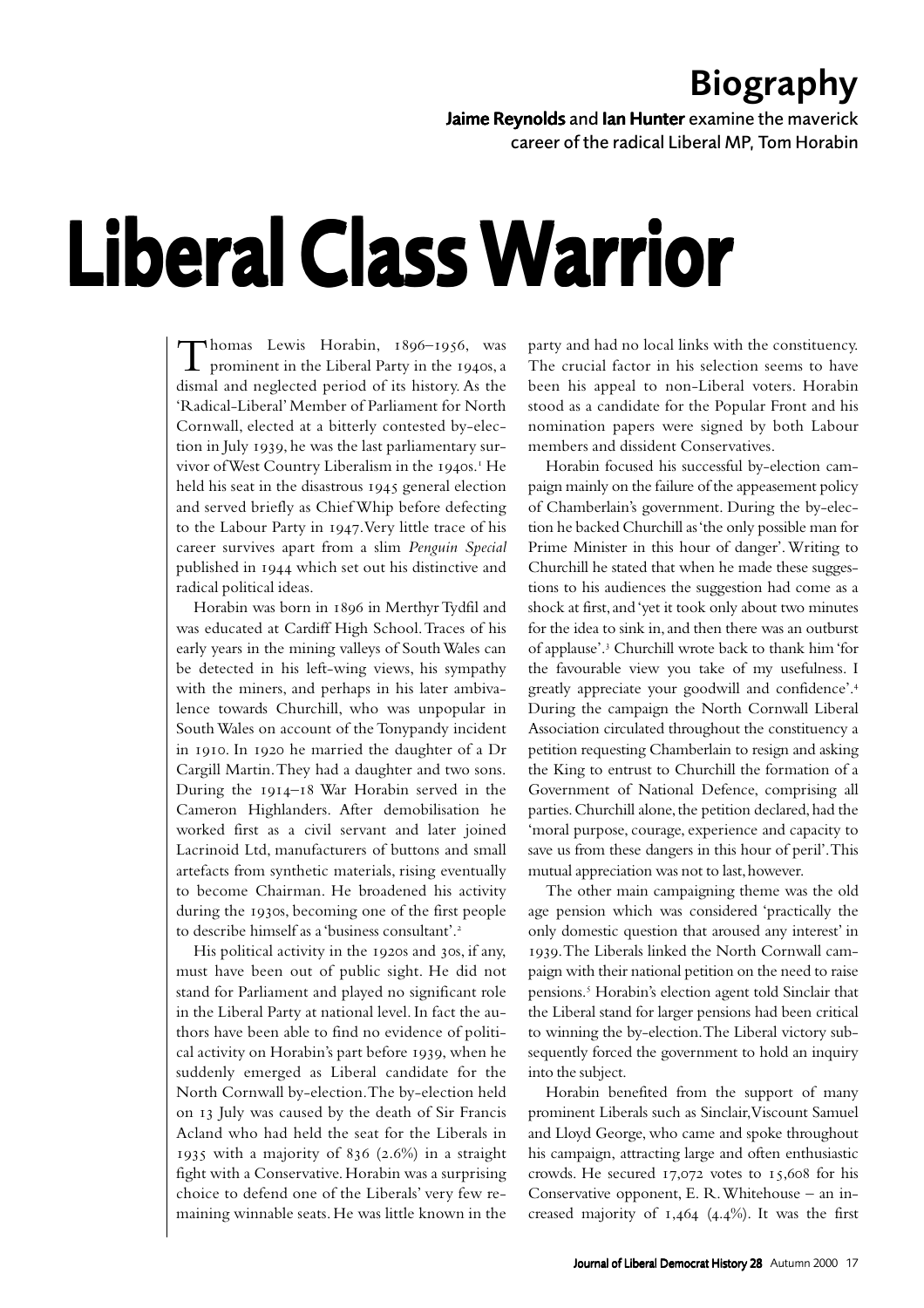

Liberal by-election win since 1934.6 However, to at least one senior Liberal, the campaign was not a benchmark for campaigning efficiency. Harcourt Johnstone, Chairman of the Liberal Central Association and close friend and adviser to Sinclair, viewed the campaign as having been weak and apathetic, commenting after a visit to the one of the campaign committee rooms that 'I confess I don't think games of pool with the office messenger an adequate substitute for canvassing'.

Whether the successful defence of the North Cornwall constituency by the Liberal Party in 1939 heralded an upturn in party fortunes in the run-up to the general election due in will remain a moot point. Significantly,

Horabin himself did not believe that it did. In correspondence during June 1939 he made it clear that he did not see a possibility for any substantial increase in the number of Liberal MPs at that election, $<sup>8</sup>$  and the perception at</sup> Liberal Central<sup>9</sup> (the national headquarters) was that the constituency organisations were in a very weak state with little or no preparation apparent in the vast majority of seats.

In his maiden speech Horabin spoke of the 'infirmity of purpose that many people in this country and many people in neutral and allied countries, and certainly, I believe, the leaders of the Axis powers, saw in the British Government'.<sup>10</sup> He argued that Chamberlain had done more harm to the world than Hitler, on the grounds that the man who lets the mad bull out of the field to run amok is more responsible than the bull for the damage done.

After war was declared in September 1939 Horabin continued his criticism of Chamberlain's conduct of the war. Despite his admiration for Churchill's qualities as a national leader, especially during the darkest days of the war during 1940-41, he was also sharply critical of Churchill's general political outlook, and from 1941 he became an outspoken member of the small band of dissident MPs who formed an unofficial opposition to the Churchill coalition. In January 1942 he caused a stir by claiming that 'Churchill might go down in history as the man who destroyed the British Empire'.<sup>11</sup> Shortly before that, he had joined Clement Davies and forty Labour members in voting for an amendment to the Manpower Bill demanding the nationalisation of vital industries in return for conscription'.<sup>12</sup>

Horabin became alienated from the Liberal leadership which was supporting and participating in the Churchill coalition. Several senior Liberals, including Sinclair, Harcourt Johnstone and Lady Violet Bonham Carter, were personal friends of Churchill. They did not hold Horabin in high regard. Violet Bonham Carter wrote in her diary in February 1944 that she did not feel exhilarated by the prospect of accepting the role of party President as 'there are too many lunatics and pathological cases in the party – Clem Davies & Horabin – also rather small people bulking larger than they deserve because of the size of the party. We badly need an infusion of new blood'.<sup>13</sup> With Clement Davies and Sir Richard Acland, the semi-detached Liberal MP for Barnstaple who shortly afterwards departed to form the Common Wealth Party,<sup>14</sup> Horabin was one of the leading Liberals associated with the ginger group Radical Action (formed as Liberal Action Group in 1941) which campaigned for profound reorganisation of the structure and decision-making bodies of the party as an essential precondition for any electoral revival. Radical Action was also very critical of the electoral truce which existed between the three main parties during the coalition government.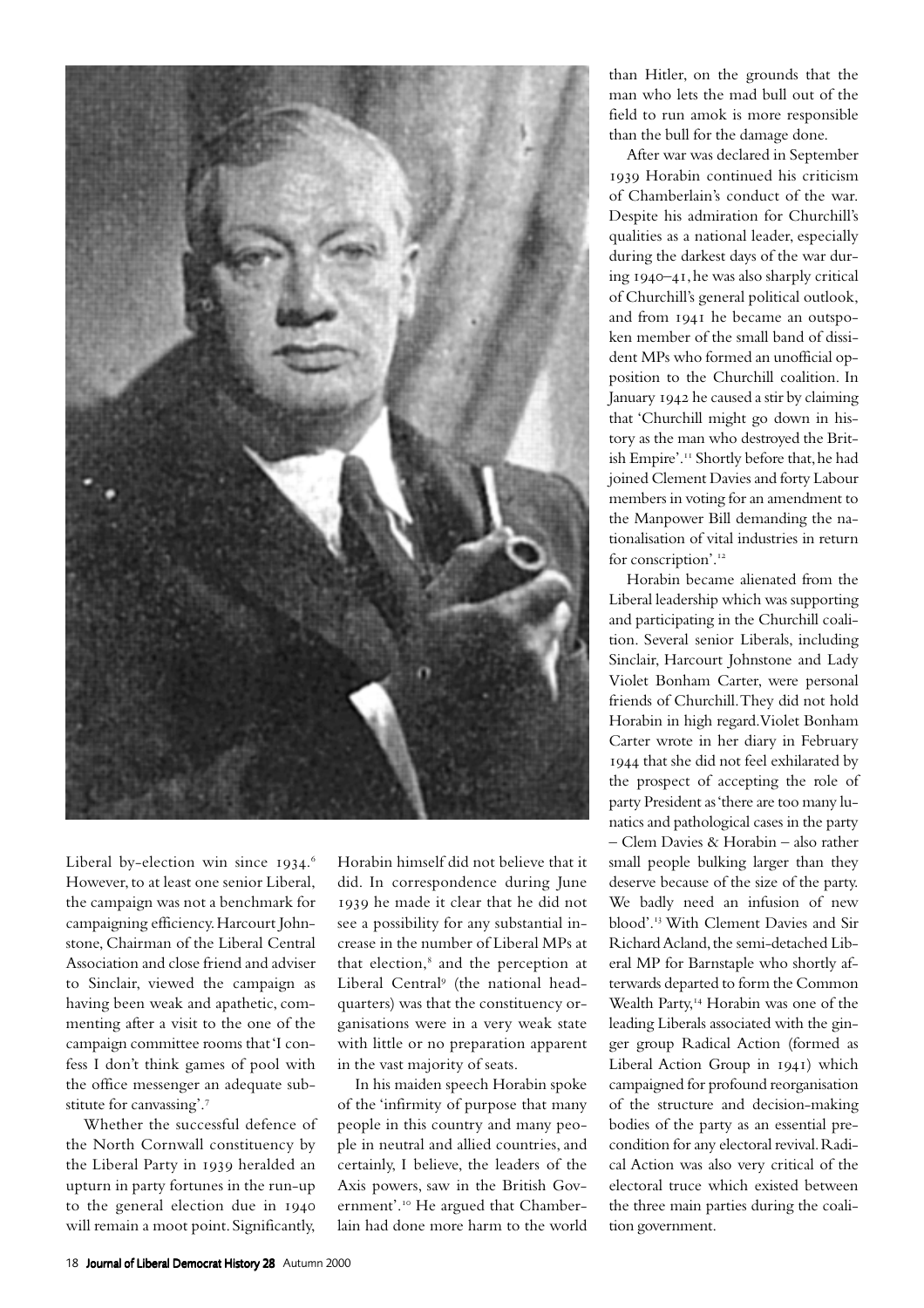Horabin admired Lloyd George very much and approached his private secretary, A. J. Sylvester, in July 1942 to gain funding for Radical Action. Horabin claimed that Radical Action intended to run a hundred candidates and had successfully collected  $\mathcal{L}$ , 10,000 from the City. He feared that lack of money would force a reunion with the Liberal Nationals and that without a radical centre the Liberal Party would die. He urged Sylvester to tell Lloyd George that Radical Action would deliver local deals with Labour (based on the model in the North Cornwall constituency) and that this course of action would see at least fifty Liberal MPs elected who could hold the balance of power and force fundamental change.<sup>15</sup> However, Horabin seems to have avoided openly supporting members of Radical Action who contested wartime by-elections as independents and who almost pulled off stunning victories at Darwen and at Chippenham.

By summer  $1942$  he was in open conflict with the Liberal leadership whom he, Wilfred Roberts MP and others were pressing to accept radical resolutions for the coming party conference. Horabin's proposals were regarded by the leadership as getting 'very close to full-blooded socialism'.<sup>17</sup> In February 1943 he joined a broaderbased rebellion by nine Liberal MPs who voted against the government in a protest over its lukewarm response to the Beveridge Report.

In October 1944 Horabin published a book in the *Penguin Special* series, entitled *Politics Made Plain: What the next general election will really be about,* which set out his political philosophy and reasons for opposing the government and the Liberal leadership. This book was the only political polemic produced by a Liberal MP in the run-up to the 1945 general election which was published in a very large popular edition, and its attitude to the Liberal Party and liberalism generally can only be described as ambivalent.<sup>18</sup>

The striking feature of the book is its semi-revolutionary rhetoric and visceral hostility to the Tory Party, who, according to Horabin, 'believe in two fundamental principles – inequality and that wealth has privileges transcending

the rights of the individual'. He argued that the Tories had been able to establish a dictatorship between 1919 and by ruthlessly exploiting the division of the progressive forces between the Labour and Liberal Parties. The urgent task was to form an electoral arrangement of the progressive parties (Labour, Liberal, Common Wealth) in order to capitalise on the radical mood of the electorate and finally destroy the Tory Party and all that it stood for. This would then open the way for the people to 'seize the real power and property of the State from the vested interests'.

Horabin underpinned this strategy with a class-based economic and social theory. The 'competitive free enterprise capitalism' of the nineteenth century, a period of 'great prizes for the few, and a steadily improving standard of living for the many', had gradually been transformed into 'monopoly capitalism' which, through the growth of cartels and unions, had restricted production, leading to the recession and mass unemployment of the 1920s and '30s. In Horabin's view, governments should have responded by breaking up the cartels, instituting sweeping social reform and high wage policies as the only alternative to 'a planned economy based on democratic socialism'. Instead the Tories had allowed big business, represented by a decadent and selfish ruling class, to dominate government and reinforce the monopolistic capitalist structure.

Horabin appeared to have only one objection to the Labour Party: the domination of the party leadership by the trade union bureaucracy which inclined towards a 'Big-Business-Trade-Union-Front'. He argued that 'the relations between the Trade Union bureaucracy and big business are close and confidential. It favours a syndicalist organisation of industry whereby capital and organised labour would divide monopoly profits between them at the expense of the community'.<sup>20</sup> Horabin had no argument with the trade union rank-and-file which he saw as a healthy force. He supported the wartime miners' wildcat strikes.

His allegiance to the Liberal Party was heavily qualified. The party had 'fought a consistent battle to preserve individual freedom, as well as offering a

courageous front against Chamberlain's disastrous foreign policy, but it has, because of the fundamental divergence between the Whigs and the Radicals, failed to establish itself'. He identified within the party 'a strong element which combines with traditional free trade ideas a vested interest in unrestricted capitalism, as well as those radical elements that are prepared to accept a large measure of collectivisation'. He warned that local constituency arrangements would be necessary between radicals in the Labour and Liberal parties if their leaderships failed to support a united front.<sup>21</sup>

More generally, Tom Horabin's ideas sit uneasily within the traditional parameters of Liberalism. In some respects he can be seen as a Lloyd George radical, with few scruples about accepting extensive state intervention and collectivism and significant curbing of individual freedom in the interests of greater economic efficiency and the destruction of class privilege. He argued that:

a policy of full employment means using the power of the state to control finance and industry. It does not mean the end of private enterprise. It means the definition of the boundaries between state and private enterprise so that each can function effectively within its own sphere … it means opening up a new era of prosperity for private enterprise in those fields … it means, however, interference with the privileges of wealth, with the freedom of sectional interests to protect themselves at the expense of the community, and it means redistribution of national income.

But it is far from clear where, if at all, he drew the line between Liberalism and Socialism. He was in favour of state control and planning and extensive nationalisation, including the nationalisation of power, transport, land, mines, railways, the Bank of England and 'probably' the joint-stock banks. With his collectivist egalitarian outlook he was ready to excuse the defects of Soviet communism. His uncritical acceptance of the economic and social superiority of the Soviet system contrasts sharply with his hostility to the USA which he argued would be 'ruthlessly aggressive in the postwar world in defence of the privileges of wealth'. In his view an Anglo-Soviet postwar alliance was the only basis for an enduring peace. Even allowing for the adulation of the USSR then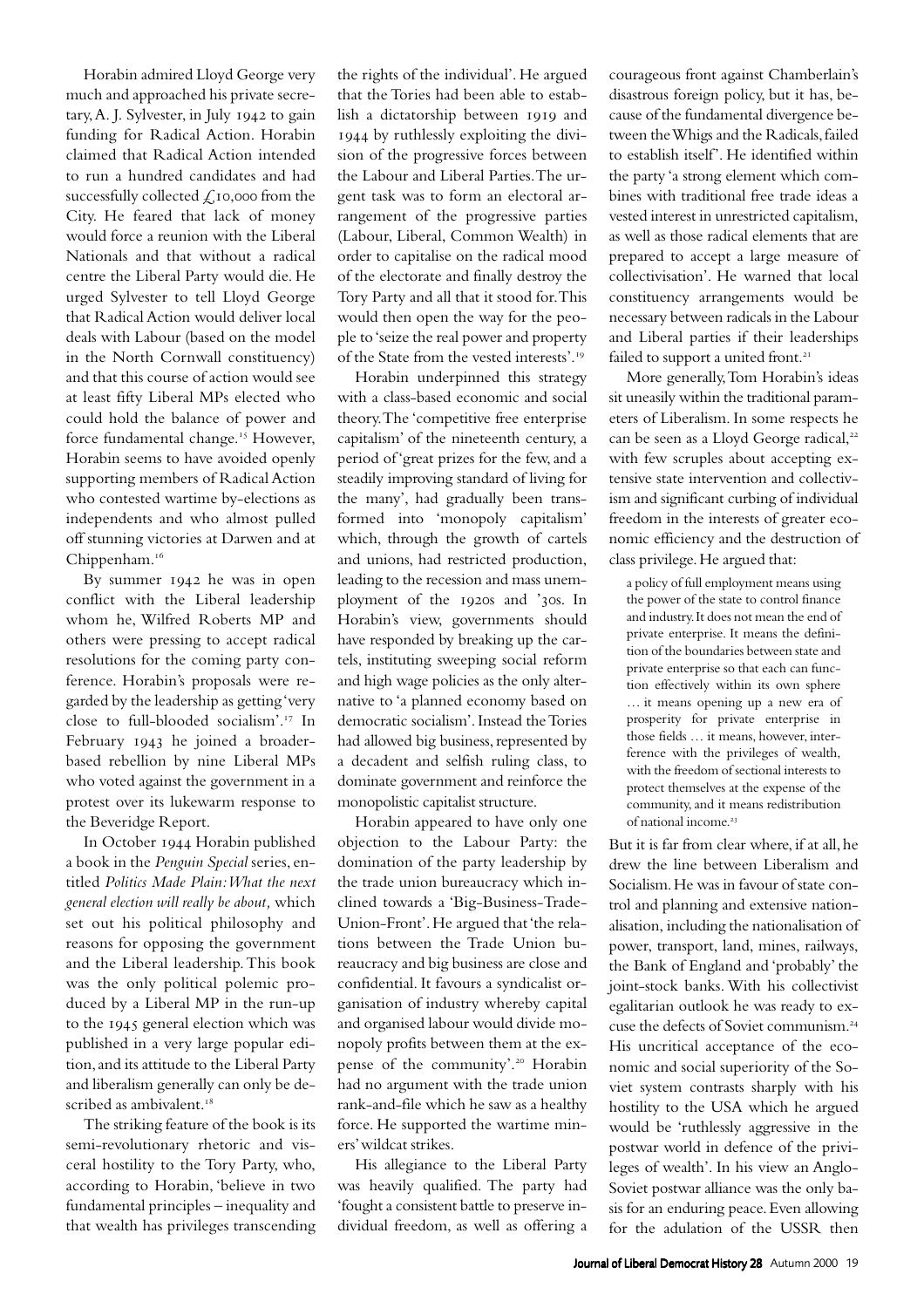prevalent as a result of its victories over Nazi Germany in 1944-45, and the leftwing consensus of the time, Horabin's views placed him on the extreme left of the Liberal Party and before long on the far left of the Labour Party.

Horabin was one of the few Liberal MPs to hold his seat in the 1945 Labour landslide (when both the Leader and the Chief Whip lost their seats). He held on in the face of the incoming Labour electoral tide – or rather benefited from it by securing Labour support. An independent Labour candidate did contest the seat but was publicly disowned by the local Labour Party and won only 1.8% of the vote compared to Horabin's  $53.8\%$ . He polled  $18.836$  votes and increased his majority from  $1,464$  (4.4%) in 1939 to 2,665  $(7.4\%)$  in 1945. Horabin was one of only twelve Liberal MPs to be returned. Tom Horabin regarded the result as a vindication of the Radical Action goal of a broad anti-Tory electoral front, although it fell far short of his target of electing fifty radical Liberal MPs through local deals with Labour. With its huge majority the Labour Party also had no interest in working with the Liberals.

Horabin was appointed Liberal Chief Whip in the new Parliament.<sup>25</sup> There are some indications that he may have influenced Clement Davies to try a strategy of outflanking the new Labour government on the left.<sup>26</sup> However, he soon became disenchanted with what he perceived as the party's rightward drift under Clement Davies' leadership. He resigned as Chief Whip in March 1946. He wrote to Davies that he wished to relinquish the position of Chief Whip because 'the position occasionally inhibits [the Chief Whip from] addressing the house. A Whip is expected to be seen and not heard, and that is not in accordance with my temperament'.

Horabin had followed an increasingly independent line since the 1945 election and had alienated many senior Liberals through various comments to the press and in the House of Commons that many felt were far from the spirit of Liberalism. Indeed, Lady Rhys-Williams was so upset by Horabin's increasingly left-wing pronouncements that she resigned from the position of head of the Liberal Party's Publications and Publicity Committee rather than continue working with him.

In October 1946 he announced in a letter to Davies that he was leaving the Liberal Party and would continue to sit in the Commons as an Independent Liberal. Horabin argued that there was nothing in the Labour government's programme with which the Liberals could quarrel. He saw the government as the personification of the radical administration for which he had always yearned and believed that it was entitled to the fullest possible support from the Liberal Party. But the Liberal Party organisation, he felt, was 'all too quickly ridding itself of its radical associations and seems to think that by preaching a merely negative anti-socialist crusade and avoiding any positive expression of policies it can secure more tactical advantage'.<sup>29</sup> Clement Davies replied that 'the Liberal MPs have supported the Government whenever they were satisfied that the proposals brought forward … gave the best service combining efficiency with justice.'30

However, Horabin waited nearly a year, until November 1947, before making the final break with Liberalism. He wrote to the Prime Minister, Clement Attlee, requesting the Labour Whip and expressing his concern that the electoral recovery by the Tory Party threatened the task of rebuilding postwar Britain. He stated that 'there was no place in this country for any party standing between the Labour Party on the one hand and the Tory Party on the other'.

Despite the request of the North Cornwall Liberals that he resign his seat he declined to do so and sat as Labour member for the constituency for the duration of the parliament through to 1950.<sup>32</sup> His response to letters in the press from the President of the North Cornwall Liberal Association (J. H. Hallett) was that he would not resign his seat because the Liberal Party had moved away from the principles on which he had fought the 1945 election. 'While there is, therefore, rupture between myself and the Liberal Party, there is no rupture between me and my constituents', Horabin claimed.<sup>33</sup> He was the only leading Liberal advocate of progressive unity with Labour (in order to fight the radical cause against the Conservatives) who crossed to the Labour benches without first losing his or her seat when standing as a Liberal. The others, Dingle Foot, Sir Geoffrey Mander, Wilfred Roberts, Megan Lloyd George and Edgar Granville, all lost their seats before making their conversion.

Horabin soon gravitated to the left of the Labour Party, joining the Keep Left group gathered around Michael Foot, Richard Crossman and Ian Mikardo. When the group split in 1949 over its attitude to the deepening Cold War, Horabin sided with the neutralist group which continued to seek a middle way between the Western and Soviet alliances. He was one of the twelve signatories of the *Keeping Left* pamphlet published in January 1950. It is unclear what influence he had in the drafting of this document but its emphasis on the radical tradition of social and economic justice rather than socialist planning and public ownership may be significant.

During the later 1940s and early 1950s, his business interests were focused on promoting trade with Tito's Yugoslavia which fitted well with his left-wing socialist and neutralist political stance.

Horabin did not contest North Cornwall in the 1950 election, claiming that to do so he would have had to fight against men who had previously fought for him.<sup>35</sup> Perhaps equally significant was the fact that he had been seriously injured in an aircraft accident near Folkestone in January 1947. He was on a B.O.A.C. flight from London to Bordeaux when it developed engine trouble and crashed, killing six passengers and crew and seriously injuring ten other people.<sup>36</sup> He was in hospital for eight weeks and was lucky to have survived. He was still convalescing in 1949 and might have found an election campaign in a scattered rural constituency too great a strain. Tom Horabin must also have known that, with the local Liberal association determined to run the experienced former MP Dingle Foot against him, his chances of holding the seat against a strong Conservative challenge were bleak. Instead he fought the Tory seat of Exeter for Labour, losing by some 3,000 votes.

His political activity seems to have ceased after this and he turned to other pursuits, both in business and to his